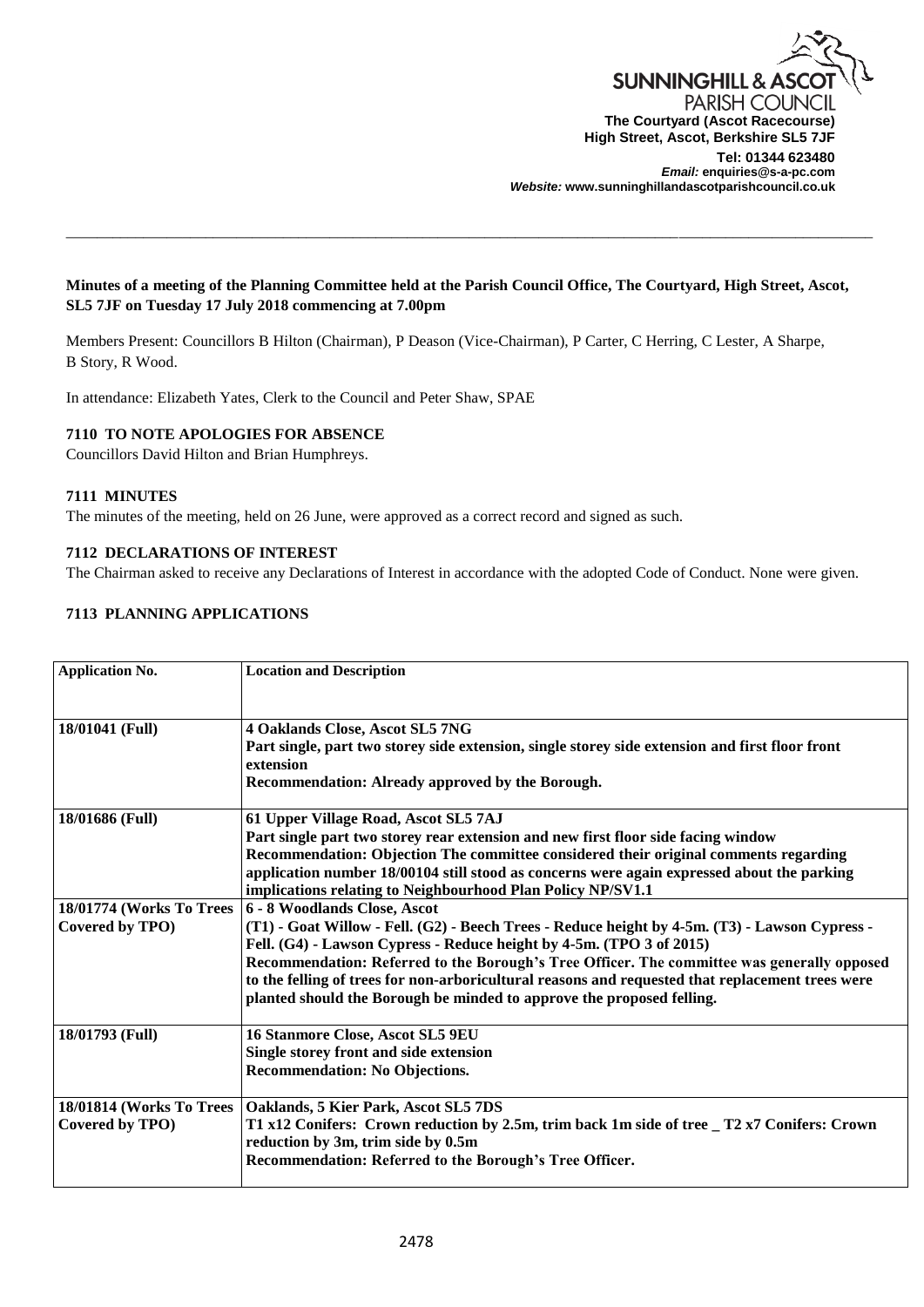| 18/01817 (Works To Trees<br>Covered by TPO) | 7 Woodlands Close, Ascot SL5 9HU<br>(T1) - Silver Birch - Reduce the overhang on the property to gain approximately 2 metres<br>clearance from the property and reduce the height of the tree by approximately 3 metres. (T2) -<br>Silver Birch x 2 - Fell. (TPO 3 of 2015)<br>Recommendation: Referred to the Borough's Tree Officer with a request that replacement trees<br>were planted should the Borough be minded to approve the proposed felling.                                                                                                                                                                                                                                                                                                      |
|---------------------------------------------|----------------------------------------------------------------------------------------------------------------------------------------------------------------------------------------------------------------------------------------------------------------------------------------------------------------------------------------------------------------------------------------------------------------------------------------------------------------------------------------------------------------------------------------------------------------------------------------------------------------------------------------------------------------------------------------------------------------------------------------------------------------|
| 18/01818 (Works To Trees<br>Covered by TPO) | East Cott, Queens Hill Rise, Ascot SL5 7DP<br>T1 Birch: Crown reduction by 3m, G2 Group of Conifers: Crown reduction to 3/4m tall and<br>T3,T4,T5 Conifers: Fell<br>Recommendation: Objections as no sound arboricultural reasons had been submitted with the<br>application. The committee requested that replacement trees were planted should the Borough be<br>minded to approve the proposed felling.                                                                                                                                                                                                                                                                                                                                                     |
| 18/01834 (Full)                             | Land At Rays Court, Friary Road, Ascot<br>New detached dwelling following demolition of the existing garage<br>Recommendation: Objections, the committee considered the application to be out of keeping with<br>the townscape due to the bulk, scale and height of the proposal. The 1 metre boundary separation<br>was thought to be too small for a 'villas in a woodland setting'. The committee also raised concerns<br>about the impact on the root protection area of adjacent trees, accentuated by the significant<br>amount of hard standing and the proposed access. The proximity to the boundary of Rays Court<br>was also a concern. Thus the application was considered contrary to Neighbourhood Plan policies<br>NP/DG1.2, NP/DG2 and NP/EN2. |
| 18/01842 (Full)                             | Kimbers, Brockenhurst Road, Ascot SL5 9HB<br>Alterations to fenestration and use of the outbuilding as an annexe ancillary to the main dwelling<br>Recommendation: The applicant because of her position was known to a number of the Parish<br>Councillors. This being personal interest only. The committee noted that Condition 6 in the 1995<br>planning approval stated that it could not be used for residential accommodation and that the<br>condition still applies. Should the Planners be minded to approve then single family occupancy<br>should apply.                                                                                                                                                                                           |
| 18/01845 (Full)                             | Bay Lodge, 10A Fox Covert Close, Ascot SL5 9PA<br><b>Construction of an attached garage</b><br>Recommendation: Objections. The application was considered to be an overdevelopment of the site<br>as the garage would contain a utility room and would be built on the root protection area of<br>adjacent trees. The committee requested a condition that the garage would be used solely for<br>parking should the Borough be minded to approve the application.                                                                                                                                                                                                                                                                                             |
| 18/01881 (Full)                             | Rays Court, Friary Road, Ascot SL5 9HD<br>New gated vehicular access and amendment to the site boundary, as approved under<br>14/03354/FULL and 17/03411/FULL<br>Recommendation: Concerns were expressed that the gate would be adjacent to the road and could<br>therefore cause an obstruction to passing vehicles when in use.                                                                                                                                                                                                                                                                                                                                                                                                                              |
| 18/01904 (Full)                             | Albany House, Whynstones Road, Ascot SL5 9HW<br>Part single storey rear extension and part first floor side extension over existing garage<br><b>Recommendation: No Objections.</b>                                                                                                                                                                                                                                                                                                                                                                                                                                                                                                                                                                            |
| 18/01912 (Works To Trees<br>Covered by TPO) | Englemere Lodge, London Road, Ascot SL5 8DE<br>(T1) Pine - fell<br>Recommendation: Referred to the Borough's Tree Officer.                                                                                                                                                                                                                                                                                                                                                                                                                                                                                                                                                                                                                                     |
| 18/01941 (Full)                             | 98 Kennel Ride, Ascot SL5 7NW<br>Proposed outbuilding and alterations to fenestration to the main dwelling<br><b>Recommendation: No Objections.</b>                                                                                                                                                                                                                                                                                                                                                                                                                                                                                                                                                                                                            |
| 18/01954 (Works To Trees<br>Covered by TPO) | Pegasus, 3 Spinney Close, Ascot SL5 7FS<br>(T1) - Beech - Reduce crown to previous growth points, 3m reduction overall. (T2) - Beech -<br>Reduce canopy overall to previous pruning points, 3m reduction in height. (T3) - Maple - reduce<br>height by 3m. (TPO 13 of 2008)<br>Recommendation: Referred to the Borough's Tree Officer.                                                                                                                                                                                                                                                                                                                                                                                                                         |
|                                             |                                                                                                                                                                                                                                                                                                                                                                                                                                                                                                                                                                                                                                                                                                                                                                |